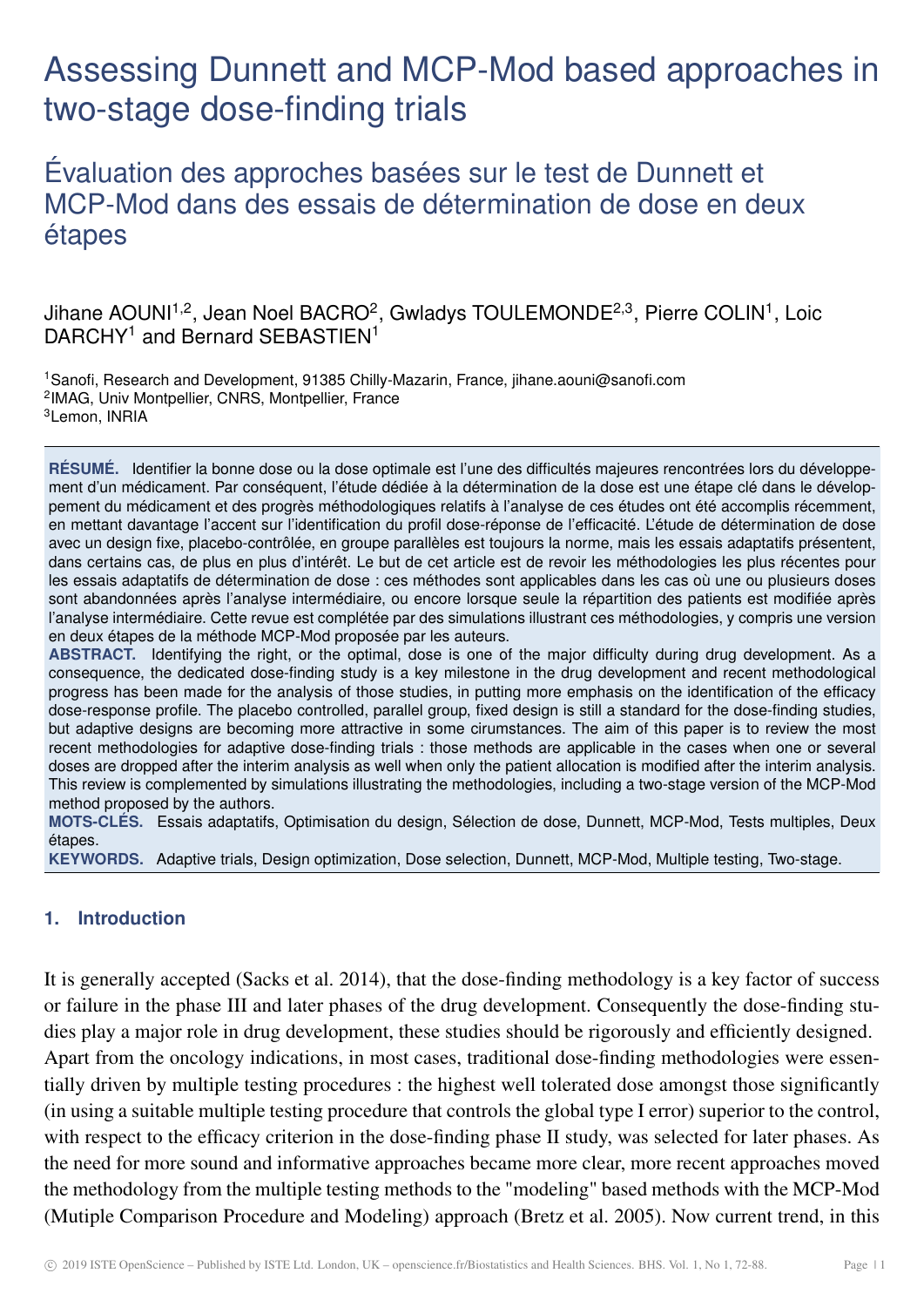same spirit, is clearly to consider the dose selection as a statistical estimation problem and not anymore as a multiple testing problem.

In the following subsection, we will describe the methodologies related to both traditional and recent approaches in the analysis of dose-finding trials as well as the methodology related to adaptive designs, in particular the two-stage combination test. Section 2 is dedicated to the application of two-stage adaptive designs to dose-finding trials ; we particularly propose a two-stage version of the MCP-Mod method. In Section 3, simulation study examples are conducted, under several dose-response scenarios, in order to assess operating characteristics of two-stage designs, based on multiple testing or MCP-Mod, and to evaluate the gain offered by deviating from the classical balanced randomization scheme.

# **1.1.** *Methodology for dose-finding trials*

# Multiple testing approach

Multiple testing procedures were traditionnaly considered in dose-finding studies when the primary objective was to conclude whether one, or possibly more than one, dose was significantly superior than the control (placebo) with respect to the primary efficacy criterion. In this context, the main concern is the control (if possible in its strong sense  $\frac{1}{1}$ ) of the type I error. A large number of multiple comparison procedures are available : we can mention Bonferroni (Henning and Westfall 2015), closed testing procedures like Hommel (Hommel 1988) and Hochberg (Hochberg 1988), and Dunnett (Dunnett 1955). We briefly present the last two approaches.

Closed testing procedure The closed testing procedure (Henning and Westfall 2015) are now amongst the most popular approaches for multiple comparisons. It can be described as follows :

let  $\mu_k = E_k(Y)$  be the expectation of the variable Y in dose arm k (with  $k = 0$  representing the placebo group); we can form the K elementary hypotheses of interest :  $H_{0,1}$  :  $\mu_1 = \mu_0, ..., H_{0,K}$  :  $\mu_K = \mu_0$ 

- (i) then all possible set of intersection of hypotheses are built : for each  $v \subseteq \{1, ..., K\}$  we define  $H_0^v = \bigcap_{j \in v} H_{0,j},$
- (ii) for each intersection test a local  $\alpha$ -level test is built
- (iii) and then an elementary hypothesis  $H_{0,i}$  is rejected if all the intersection tests  $H_0^v$  that contain  $H_{0,i}$ are rejected at  $\alpha$  level.

It can be shown that this procedure controls the type I error in the strong sense. In practice, the popular Hommel (Hommel 1988) or Hochberg (Hochberg 1988) methods (widely used for dose-finding studies as well) are examples of closed testing procedures (Henning and Westfall 2015).

Dunnett procedure The classical "Dunnett's test" (Dunnett 1955) is a multiple comparison procedure used to compare each of several treatments with a single control. It consists on conducting Student's t-statistic successively to every treatment/experimental group compared to a single control group and then to compute simultaneous confidence intervals for the contrasts  $\mu_k - \mu_0$ , taking into account of the

<sup>1.</sup> i.e. under any combination of true and false null hypotheses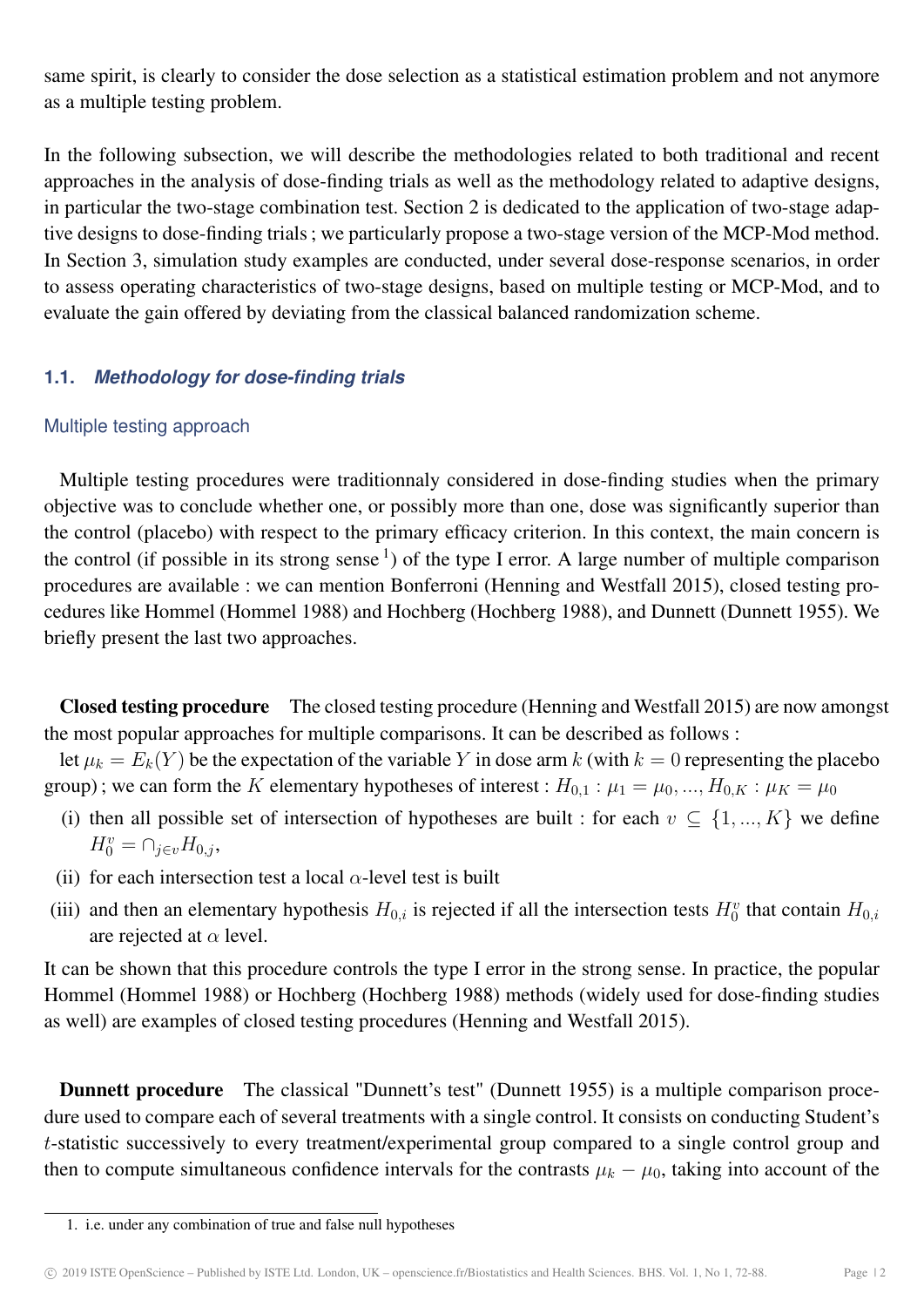correlation between the  $(\bar{Y}_k - \bar{Y}_0)_k$  terms (through the common term  $\bar{Y}_0$ ), where  $\bar{Y}_k$  is the average response within dose arm k. For the following, we will assume without loss of generality that the common standard deviation of the response Y is  $\sigma = 1$ , we will note n the common sample size within each dose arm,  $Z_k =$ 1  $\frac{1}{\sqrt{2}}$ 2  $\bar{Y}_k - \bar{Y}_k$  $\sqrt{}$  $\boldsymbol{0}$  $1/n$ the standardized mean treatment difference for any arm  $k$ . Concretely a dose (from dose arm  $k$  for instance) is considered as significantly superior to placebo if  $\bar{Y}_k - \bar{Y}_0 \ge \hat{\sigma} d_{K,\alpha}$  where  $d_{K,\alpha}$  is a constant that depends on the number of doses, K, and the  $\alpha$  level. It is also possible to derive an adjusted global p-value for the testing that there is at least one dose superior to placebo. Calling  $H_0^K$  the hypothesis,  $\mu_i = \mu_0, \forall i \leq K$ , the test p-value is

$$
p = P_{H_0^K}(\max_{k \le K} Z_k \ge \max_{k \le K} z_k^{obs})
$$
  
= 1 - P\_{H\_0^K}(\max\_{k \le K} Z\_k \le \max\_{k \le K} z\_k^{obs})  
= 1 - P(\forall k \le K, Z\_k \le \max\_{k \le K} z\_k^{obs})

Under  $H_0^K$ , and for any number B, we have :

 $P(\forall k \leq K : Z_k \leq B) = E[P(\forall k \leq K : Z_k \leq B)]$  $\bar{Y}$  $\sqrt{}$  $\boldsymbol{0}$  $1/n$ )]  $=$  E[P( $\forall k \leq K, \overline{Y}_k$  $\sqrt{1}$ n ≤  $\sqrt{2}B + \bar{Y}_0$  $\sqrt{1}$ n |  $\bar{Y}$  $\sqrt{ }$  $\mathbf{0}$  $1/n$  $\big)$  $=$  E[  $\prod$  $k\leq K$  $P(\forall k \leq K, \bar{Y}_k)$  $\sqrt{1}$ n ≤  $\sqrt{2}B + \bar{Y}_0$  $\sqrt{1}$  $\overline{n}$ |  $\bar{Y}$  $\sqrt{}$ 0  $1/n$ )] (since all  $\bar{Y}_k$  are independent)  $= \int [\Phi(x) (\prod$  $k\leq K$  $(1 - \Phi(\sqrt{2}B + x))) dx$  (since  $\bar{Y}_k$  $\sqrt{1}$  $\overline{n}$  $\sim N(0, 1)$  and  $\bar{Y}_0$  $\sqrt{1}$  $\overline{n}$  $\sim N(0,1)$ <sup>2</sup>  $= \int [\Phi(x) ((1 - \Phi(\sqrt{2}B + x)))^K] dx.$ 

Finally we obtain,

$$
p = \int [\Phi(x)(\prod_{k \leq K} (1 - \Phi(\sqrt{2}max_{k \leq K} Z_k^{obs} + x)))] dx
$$

$$
= \int [\Phi(x)((1 - \Phi(\sqrt{2}max_{k \leq K} Z_k^{obs} + x)))^{K}] dx
$$

It is important to notice that there is another "standard" (as opposed to the Adaptive Dunnett's test that we will present in the next sections) version of Dunnett's test, sometimes called the step-down Dunnett's test. This version of the test uses the closed testing procedure associated to the following local tests :  $H_0^v, v \subseteq \{1, ..., K\}$  defined by  $\mu_i = \mu_0, \forall i \in v$  are rejected if  $\max_{i \in v} \overline{Y}_i - \overline{Y}_0 \geq \partial d_{|v|, \alpha}$  where  $|v|$  is the number of elements in v. Because the constants  $d_{|v|,\alpha}$  are  $\leq d_{K,\alpha}$  (the constant for the usual test), we can conclude that this step-down version is slightly more powerful than the standard one. Using exactly the same calculations as above, we can deduce p-values for the local tests of the step-down version : the same calculations as above, we can deduce<br>  $p_v = \int [\Phi(x)((1 - \Phi(\sqrt{2}max_{k \in v} Z_k^{obs} + x)))^{|v|}] dx$ 

<sup>2.</sup>  $\Phi(.)$  is the distribution function of the standard  $N(0, 1)$  law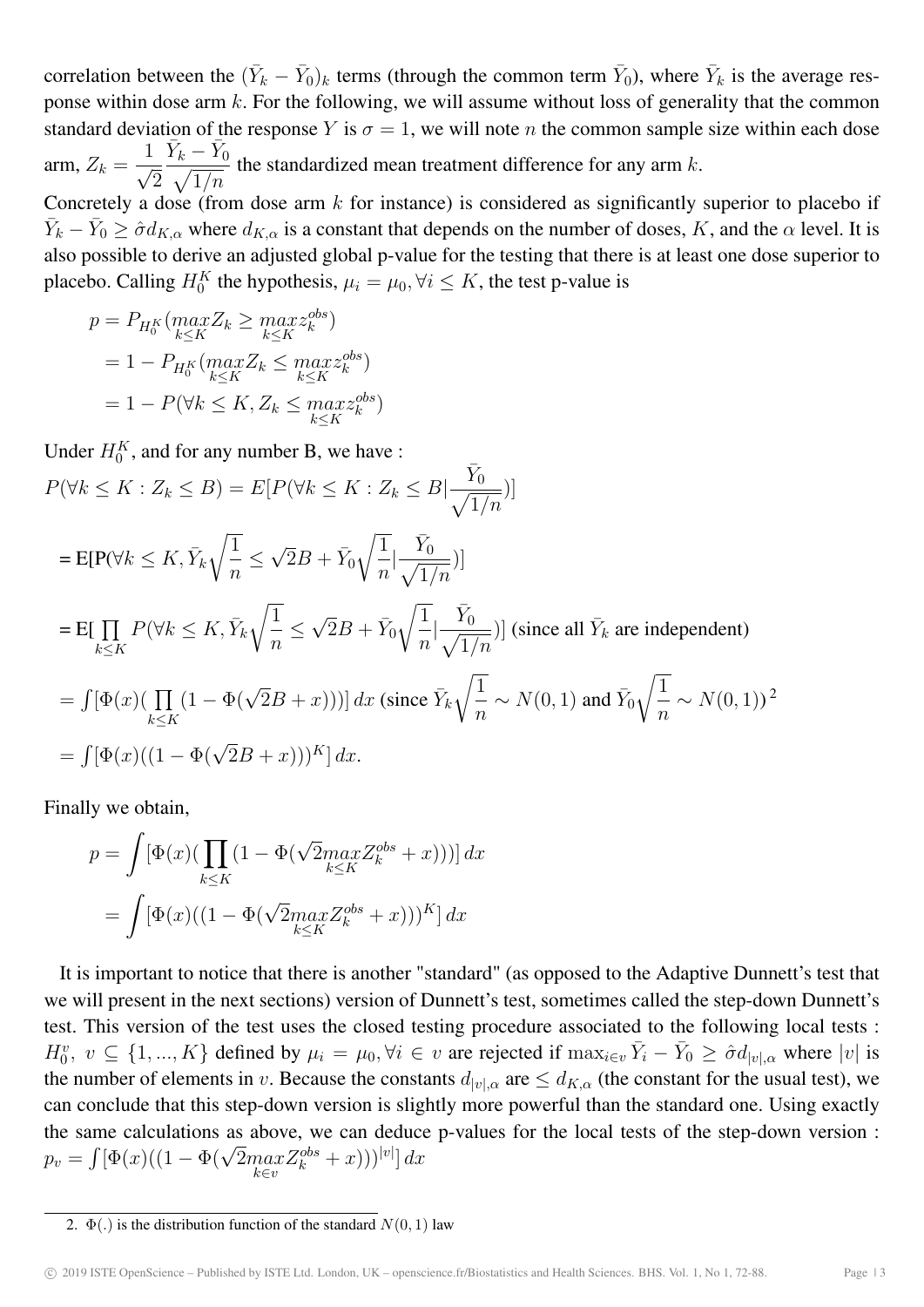#### Dose-response modeling approach : MCP-Mod

The MCP-Mod procedure (Bretz et al. 2005) is a new methodology for analyzing the dose-finding studies that has an increasing popularity. It involves two steps : MCP and Mod steps respectively. The first step, MCP, is associated to the evidence of a drug effect over the doses (strictly speaking, when a significant dose-response signal for the clinical endpoint is noticed) using a predefined set of M candidate models (Emax, linear, exponential, etc...). Optimal linear contrasts of dose group means are computed for each candidate dose-response models<sup>3</sup>. A multiple comparison procedure is applied, controlling the alpha level for the family of null hypotheses associated with the contrasts. The idea behind this method

is to compute a threshold  $d_M$  so that  $P_{H_0}[\max\limits_{m\le M}$  $c^{'}_m \hat{\mu}$  $\widehat{\sigma(\vec{c_m}\hat{\mu})}$  $\geq d_M$ ] =  $\alpha$ , where  $\hat{\mu} = (\hat{\mu}_1, ..., \hat{\mu}_K)'$  is the vector of empirical mean responses in dose arms,  $c_m$  is the optimal linear contrast associated to the model  $m, m = 1, ..., M$  ( $c'_m$ , like for all matrices in the following, represents the transpose of  $c_m$ ), and  $H_0$  is the set of null hypotheses corresponding to all the contrasts  $c_1, ..., c_M$ ; then we accept models where  $c^{'}_m \hat{\mu}$  $\geq d_M.$ 

$$
\frac{m}{\sigma(\widehat{c}'_m\widehat{\mu})} \ge d_M.
$$

Note that this test satisfies the closed testing principle since  $d_v \le d_M$  when v is a subset of  $\{1, ..., M\}$ .

Therefore, by tabulating the law of  $Z^v = \max_{m \in v}$  $c^{'}_m \hat{\mu}$  $\widehat{\sigma(c'_{m}\hat{\mu})}$ , we seek the threshold  $d_v$  such that  $P_{H_0^v}$  =  $\binom{max}{m \in v}$  $c^{'}_m \hat{\mu}$  $\widehat{\sigma(\hat{c'_{m}\hat{\mu}})}$  $\geq d_v$ ) =  $\alpha$  and we reject  $H_0^v$  if  $\max_{m \in v}$  $c^{'}_m \hat{\mu}$  $\widehat{\sigma(c_m'\hat{\mu})}$  $\geq d_v$ , where  $H_0^v$  is the set of null hypotheses corresponding to the contrasts  $c_m$ , for  $m \in v$ .

After detecting a dose-response signal, the process is continued and advanced to the next step, the Mod step. This latter step is dedicated to the search of the Minimal Effective Dose or doses that achieve a targetted fraction of the maximal drug effect

All MCP-Mod applications presented later in this article were implemented using the MCP-Mod R package developed in (Bornkamp et al. 2009).

# **1.2.** *Two-stage adaptive design*

The two-stage procedure is a general testing procedure that enables to combine the results of two independent tests, summarized by their p-values, in a global test which, based on a particular combination of the two p-values, enables to control the type I error at any pre-specified level. The procedure, presented in details in (Bauer and Kieser 1999), is briefly described in the following.

In order to reject  $H_0^v$  one must do :

- 1. a *local* test of  $H_0^v$  with the stage 1 analysis which gives us  $p_1^v$
- 2. a *local* test of  $H_0^v$  with the stage 2 analysis which gives us  $p_2^v$

<sup>3.</sup> For this step it is necessary, to consider a particular parameter as known, or fixed at a "guesstimate" value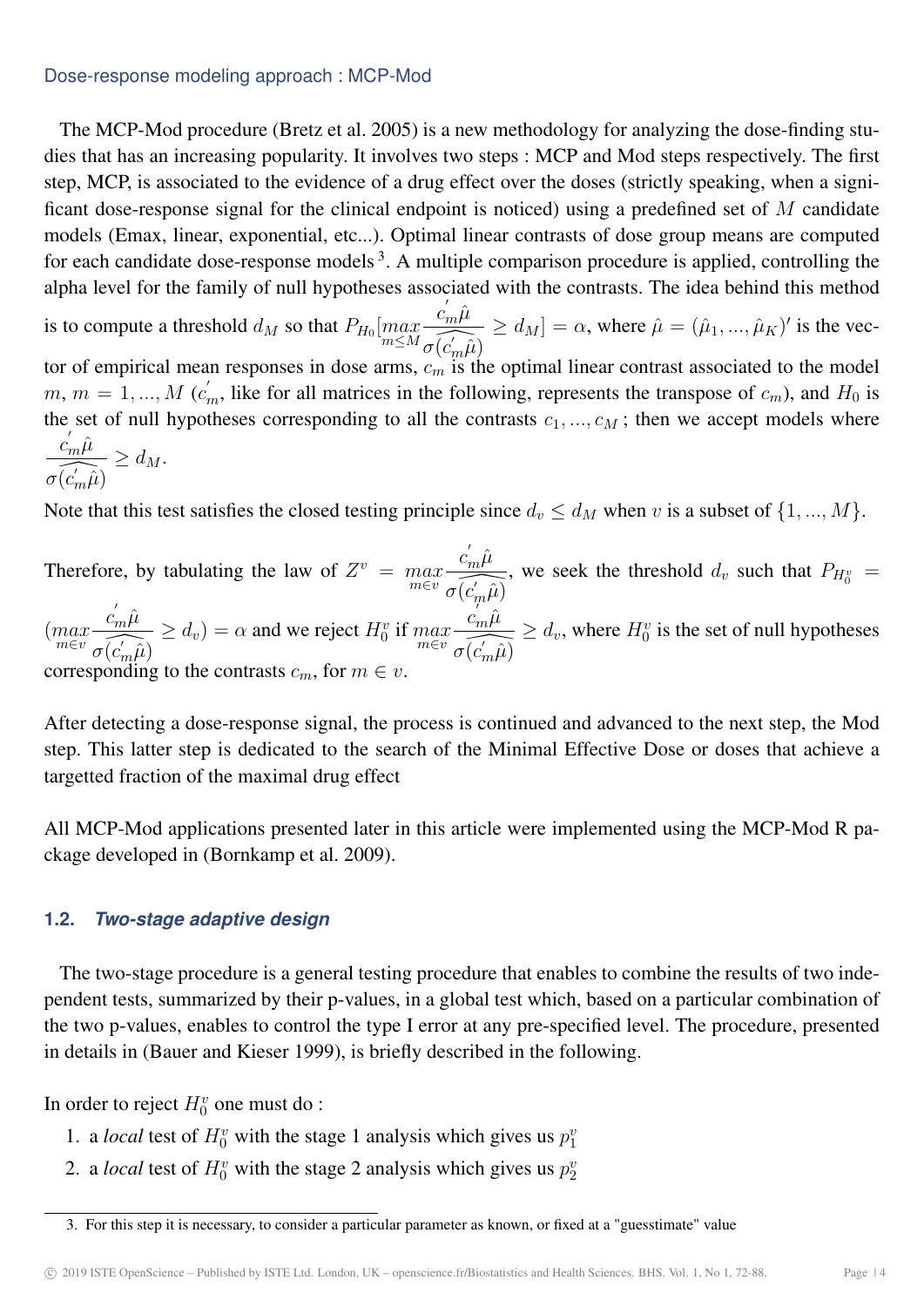3. a *combined/global* test (i.e. "Two-stage procedure") by using the inverse normal combination function defined as follows :

 $p_*^v = C(p_1^v, p_2^v) = 1 - \Phi(w_1\Phi^{-1}(1-p_1^v) + w_2\Phi^{-1}(1-p_2^v))$ , where  $w_1^2 + w_2^2 = 1$ . Under  $H_0^v$ , we have  $w_1\Phi^{-1}(1-p_1^v)+w_2\Phi^{-1}(1-p_2^v) \sim N(0, w_1^2+w_2^2=1)$ . Then,  $H_0^v$  is rejected if  $p_*^v \leq \alpha$ .

Combining different phases in the development of medical treatments within a single trial was discussed in (Bauer and Kieser 1999). In their paper, the authors explained the general two-stage procedure, as well as the procedure when assuming an order relation among the parameters. They also presented a simulation study with different scenarios and computed the relative power for global hypothesis for each proposed scenario. They finally discussed the sample size reassessment.

In (Vandemeulebroecke 2006), the author proposes a general framework for two-stage tests that encompasses the combination test mentionned above, and provides a link with the conditional error function approach, including the adaptive Dunnett test which is described thereafter.

# **2. Two-stage adaptive design applied to dose-finding trials**

We will now focus on the cases when the dose-finding studies are adaptive. We will essentially cover the following situations :

- (i) the sponsor might choose a seamless phase II/phase III design for operational reasons : at interim analysis some doses are dropped and the remaining one(s) is used for the phase III part of the trial
- (ii) the sponsor might be obliged to drop some doses at interim analysis for safety reasons or futility (unethical to keep patients at doses that clearly show no efficacy)
- (iii) the sponsor might decide to perform an interim analysis and then modify the design (modify patient allocation to doses) in order to optimize it.

For the first two situations only non-model based methods are appropriate (because if only 1 or 2 doses are available at second stage, it is not possible to estimate dose effect models at stage 2). For this purpose we will present some methods inherited from Dunnett's test. For the third situation, we will consider some methods based on MCP-Mod approach.

#### **2.1.** *Non dose-response model based two-stage*

#### Two-stage Dunnett Combination test

As already explained in the previous section, the idea is to locally test  $H_0^v$  hypothesis, at a level  $\alpha$ , and a Dunnett test is commonly applied. Let  $p_i^v$  $i$  be the adjusted p-value of the standard Dunnett test, where  $i$ is the index representing each stage (stage 1 and stage 2), i.e.  $i = \{1, 2\}$ . In order to reject  $H_0^v$  we must perform :

- 1. a *local* Dunnett test of  $H_0^v$  with the stage 1 analysis which gives us  $p_1^v$
- 2. a *local* Dunnett test of  $H_0^v$  with the stage 2 analysis which gives us  $p_2^v$
- 3. a *global* Dunnett test by using the inverse normal combination function defined in the previous section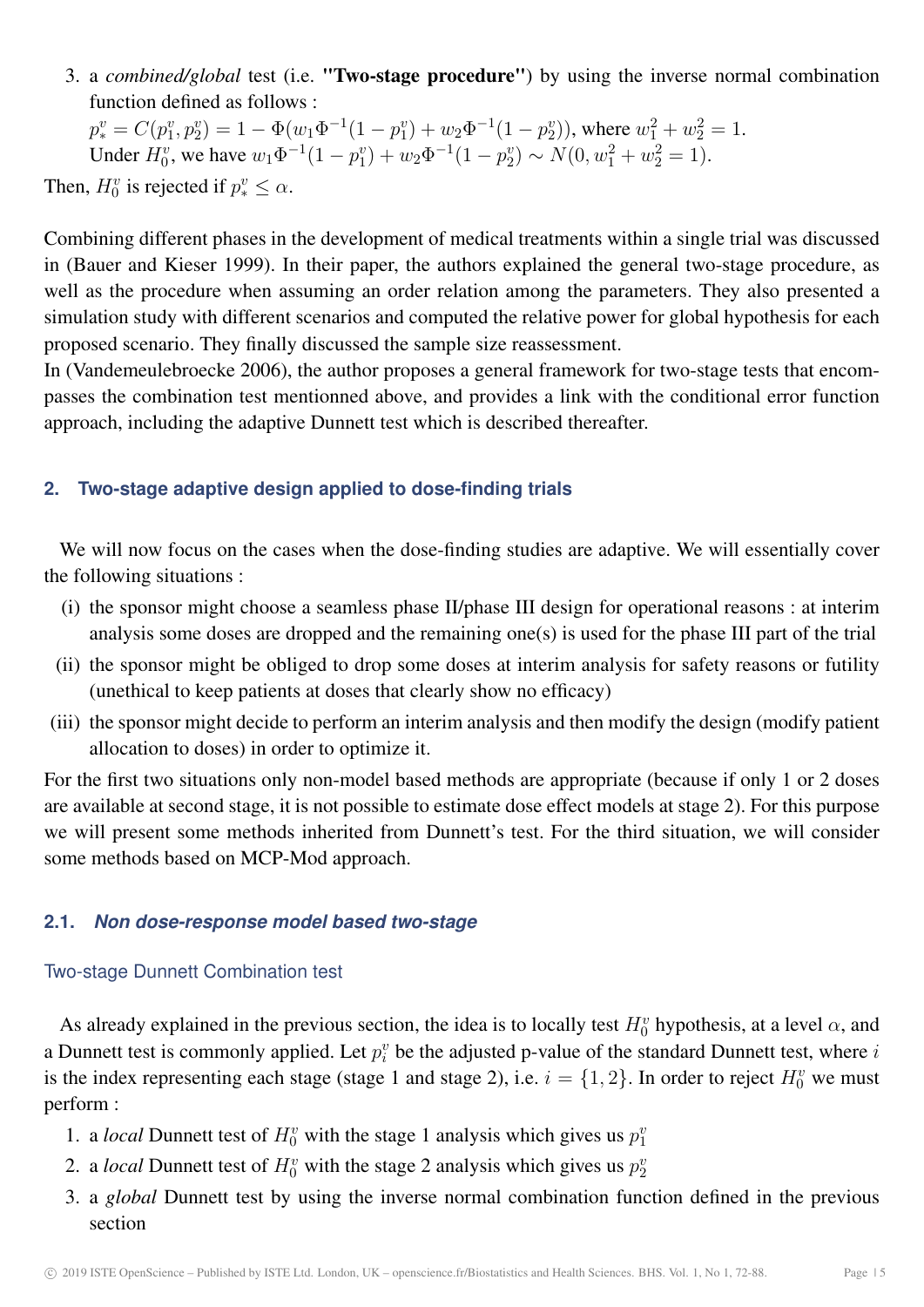The adaptive Dunnett procedure as presented in (Koenig et al. 2008), is based on the closed test principle and the conditional error function approach suggested in (Müller and Schäfer 2001). This approach can be summmarized as follows : in order to test any single hypothesis  $H$  in an adaptive way, we can first define a function A from the sample space of the first stage denoted by  $\mathcal{X}_1$ , to [0, 1], so that  $E_H(A(\mathcal{X}_1)) \leq \alpha(A)$  is called the conditional error function). Then, by using any test based on *the data of the second stage only* resulting in a p-value, named q, we can define a global test that rejects hypothesis H whenever  $q \leq A(\mathcal{X}_1)$ : this procedure controls the type I error.

This approach is generalized in (Müller and Schäfer 2001), in order to allow that the second stage analysis involves the first stage data as well, *provided that the sample size,* n *is fixed*. Starting from any test  $\varphi, (\varphi = 1$  means reject H), in defining the conditional error function,  $A(\mathcal{X}_1) = E_H(\varphi = 1|\mathcal{X}_1)$ , we can define a global test if, for any p-value, q (q is p-value if q has, under H, a uniform distribution over [0, 1]), we have :  $q \leq A(\mathcal{X}_1) = E_H(\varphi = 1|\mathcal{X}_1)$ . An important feature of this approach is that the original test  $\varphi$ can be applied if no adaptations are performed.

This approach is applied using the Dunnetts' test and the closed test principle in (Koenig et al. 2008) in order to define the adaptive Dunnett test. The derivation of the adaptive Dunnett test is summarized thereafter : the aim is to test local hypotheses  $H_0^v$  where  $v \subseteq \{1, ..., K\}$ . The same notations as in Section 1.1 are used :  $Z_k$  represents the standardized mean difference vs placebo and  $Z_k^{(1)}$  $z_k^{(1)}$ ,  $Z_k^{(2)}$  represent the same quantity but with only the data from the first stage and second stage respectively.

# Stage 1 Conditional error function

The stage 1 conditional error function is defined by  $A_v(\mathcal{X}_1) = P_{H_0^v}(\varphi_v = 1|\mathcal{X}_1)$ , where  $\mathcal{X}_1$  represents the stage one data and  $\varphi_v$  represents the global test (with data of stage 1 and stage 2). Therefore, we can write  $P_{H_0^v}(\varphi_v = 1 | \mathcal{X}_1) = P_{H_0^v}(\max_{k \in \mathcal{X}} Z_k \ge d_v | \mathcal{X}_1).$ k∈v

Using the same notations and methods as for the derivation of the global Dunnett p-value above, it is shown in (Koenig et al. 2008) that  $A_v(\mathcal{X}_1) = 1 - \int \Phi(x) (\prod$ k∈v  $(1 - \Phi(\sqrt{2}))$ √  $\overline{n}d_v$   $\mathbf{r}$  $\overline{n_1}Z_k^{(1)}$  $\frac{u_v - \sqrt{n_1} \omega_k}{\sqrt{n_1} \omega_k}$  $\overline{n-n_1}$  $+ x))dx.$ Starting from this conditional error function, as detailed in  $(Koenig et al. 2008)$ , there are two possibilities for the second stage p-values : they are described thereafter.

# Separate stage 2 Dunnett p-value

In this approach, the second test only involves the data from the second stage. We can derive the p-value of the Dunnett test for the data of the second stage only, knowing that some doses could have been dropped :  $q_v^S = P_{H_0^v}(\max_{k \in \omega \cap E}$  $k \in v \cap F_2$  $Z_k^{(2)} \geq \max_{k \in v \cap F_2}$  $Z_k^{(2),obs}$  $k_{k}^{(2),obs}$ ), then  $q_v^S = 1 - \int \Phi(x) ((1 - \Phi(\sqrt{2} m a x))$  $k \in v \cap F_2$  $Z_k^{(2),obs}$  +  $(x)$ )) $|v \cap F_2|$  dx where F2 is the set of retained doses at stage 2. By application of the method, the final test associated to hypothesis  $H_0^v$  is signiticant if  $q_v^S \leq A_v(\mathcal{X}_1)$ , see (Koenig et al. 2008).

# Conditional stage 2 Dunnett p-value

In this approach, the second stage p-value involves the totality of the database.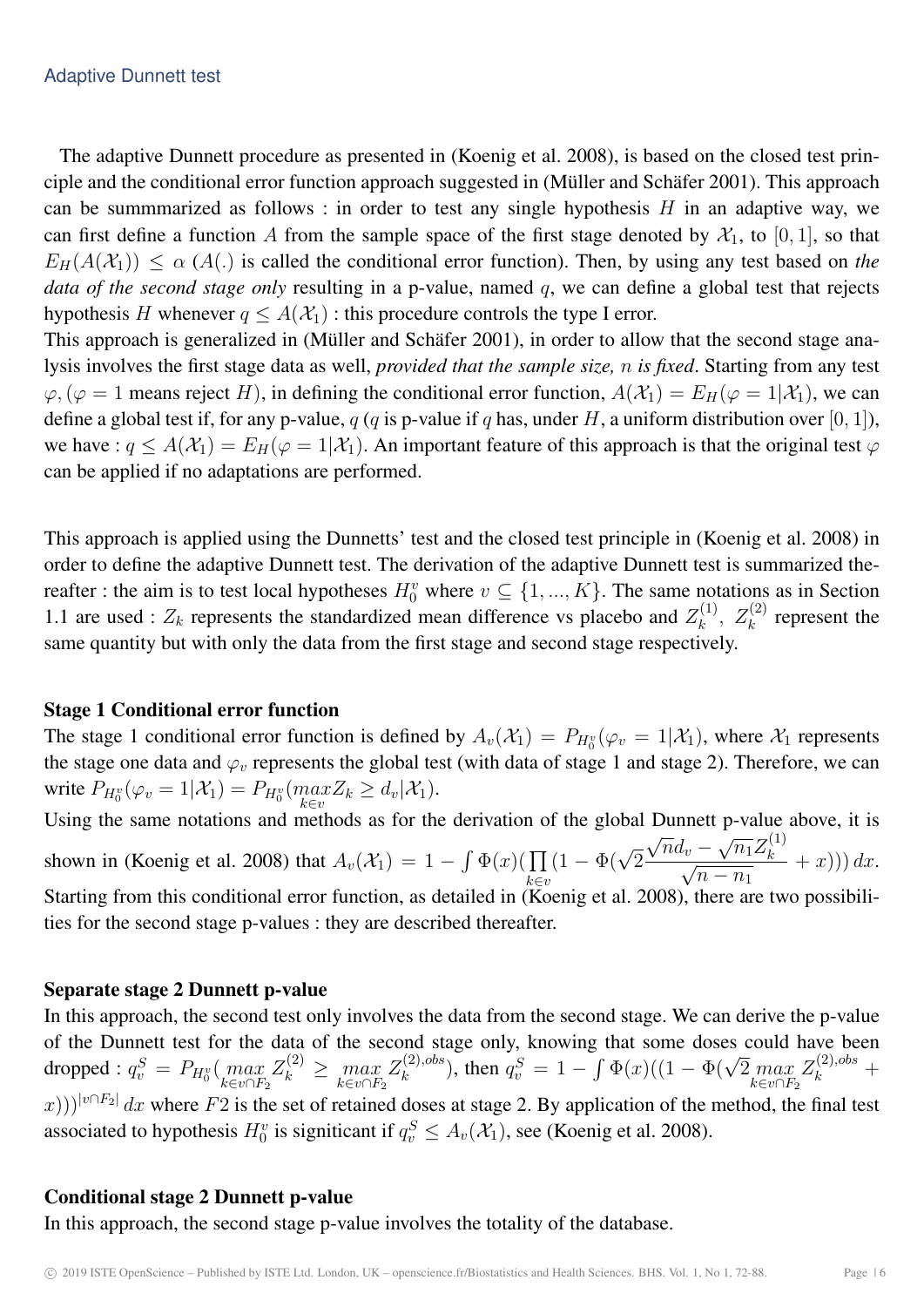It is defined by  $q_v^C = P_{H_0^v} \left( \max_{k \in \mathcal{N} \setminus E} \right)$  $\max_{k \in v \cap F_2} Z_k \geq \max_{k \in v \cap F_2}$  $Z_k^{obs}$  $_{k}^{obs}[\mathcal{X}_{1}).$ It is equal to :  $q_v^C = 1 - \int \Phi(x) (-\prod$  $k \in v \cap F_2$  $(1 - \Phi(\sqrt{2}))$ √  $\overline{n}$  max  $k \in v \cap F_2$  $Z_k^{obs}$  – √  $\overline{n_1}Z_k^{(1)}$ k  $\frac{1}{\sqrt{2}}$  $\overline{n-n_1}$  $+ x)) dx.$ 

The global test is significant if  $q_v^C \leq A_v(\mathcal{X}_1)$ . An important property shown in (Koenig et al. 2008) is that if the local hypothesis tested,  $H_0^v$ , only involves doses retained in second stage then the conditionnal Stage 2 Dunnett test corresponds to the standard Dunnett test. This property is not verified by the Separate two-stage version.

Then the closed testing procedure is applied : to test the global hypothesis that at least one dose is superior to placebo then the method is applied to the local test  $H_0^v$  with  $v = \{1, ..., K\}$ ; and to test whether a particular dose  $d_k$  is superior to placebo the method is applied to all local tests  $H_0^v$ ,  $v \subseteq \{1, ..., K\}$ , such that  $k \in v$ .

Properties and practical implementation In (Koenig et al. 2008), properties and practical implementation of the adaptive Dunnett's test has been also assessed, through simulations. For this purpose the authors simulated various scenarios of dose adaptation, and compared the adaptive Dunnets's procedure (the conditional second stage version), the two-stage Dunnett's procedure with combination test and the "classical" Dunnett's test (but in its step-down version). From those simulations, involving two doses and a placebo, the authors concluded to the superiority of the adaptive Dunnett test :

- (i) in case of no adaptation, the adaptive Dunnett (which is equivalent, in its conditional stage two version, to the standard Dunnett) is superior to the two-stage combination Dunnett test.
- (ii) when the adaptation consists in dropping the dose with lowest observed mean at interim analysis, then adaptive Dunnett is only slightly superior to two-stage combination Dunnett (they are almost equivalent), and both are superior to the "standard" step-down Dunnett.
- (iii) when adaptation does not depend on efficacy (mimicking situations when drop of dose is induced by safety reasons) then adaptive Dunnett is slightly superior to two-stage combination Dunnett and both are generally superior to the "standard" step-down Dunnett.

#### **2.2.** *Two-stage MCP-Mod*

We describe here a new application of the two-stage combination test, that we propose, as described in Section 1.2, to MCP-Mod procedure, for dose-finding trials. If we define local hypotheses  $H_0^v$  defined by subset of the list of candidate dose-response models, we can perform a combined two-stage test as follows. If  $p_i^v$  $\frac{v}{i}$  is now the adjusted p-value of the MCP-Mod test, and to reject  $H_0^v$ , we must perform :

- 1. a *local* MCP-Mod test of  $H_0^v$  with the stage 1 analysis which gives us  $p_1^v$
- 2. a *local* MCP-Mod test of  $H_0^v$  with the stage 2 analysis which gives us  $p_2^v$

3. a *combined* MCP-Mod test by using the inverse normal combination function previously defined Then,  $H_0^v$  is rejected if  $p_*^v \leq \alpha$ .

To globally test if there is at least one "significant" dose-response model, the test proposed above is performed with v being the whole set of dose-response models.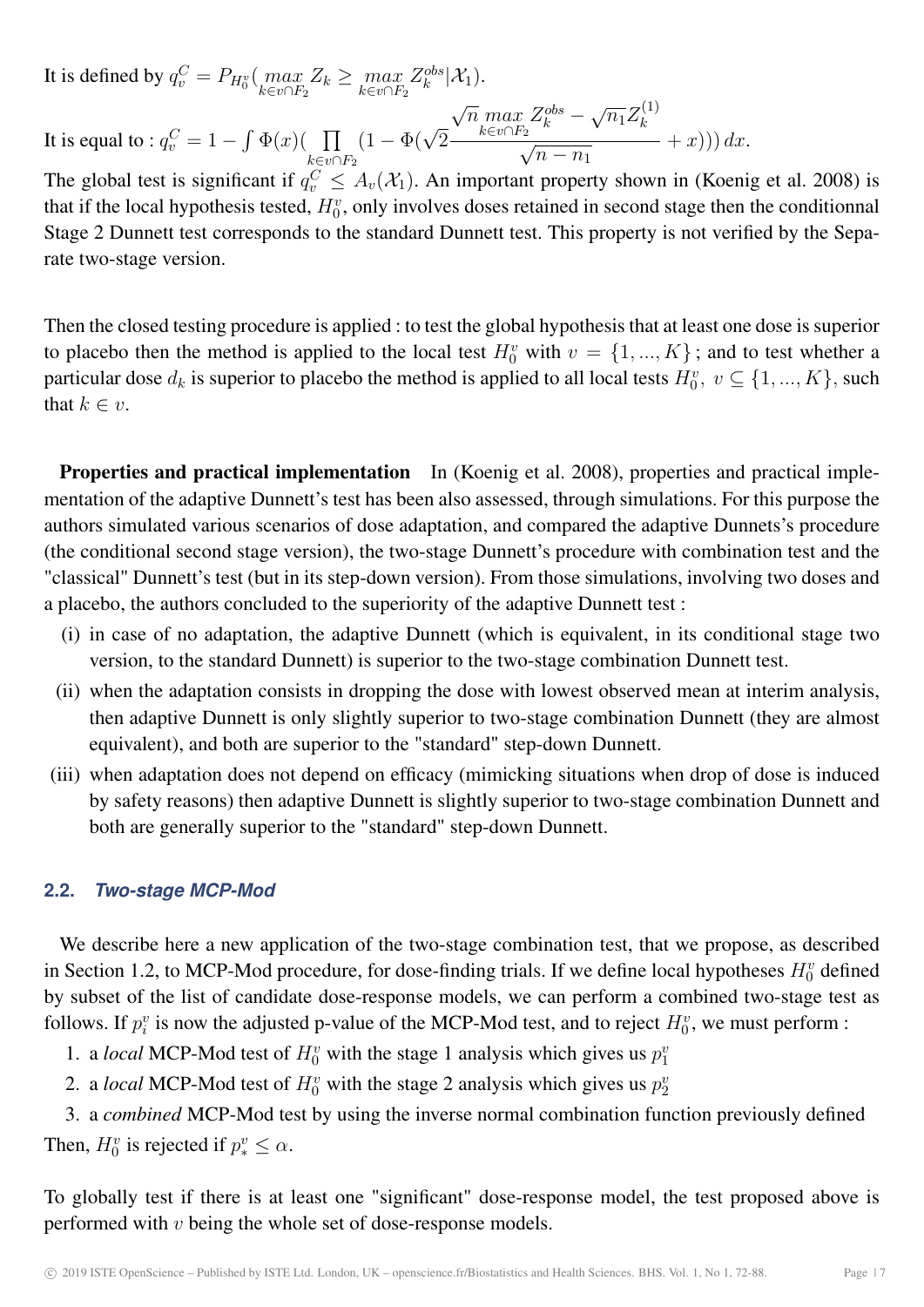#### **2.3.** *Design optimization*

In this section, we will discuss design optimality issues with the objective to assess how interim analysis can be used to optimize the design. There are several definitions and approaches for design optimization : we will use the Bayesian Optimal Design approach of (Miller et al. 2007).

#### Bayesian Optimal Design for dose-finding studies

The Bayesian optimality criterion proposed in (Miller et al. 2007) can be described as follows :

- (i) A parametric dose-response model is chosen : we have chosen the Sigmoid-Emax model that assigns to a dose x, the mean dose-response  $f(x, \theta) = E_0 +$  $E_{max}x^{\alpha}$  $\frac{E_{max}x}{ED_{50}^{\alpha}+x^{\alpha}}, \theta = (E_0, E_{max}, ED_{50}, \alpha)'.$
- (ii) A set of scenarios is defined : to each of it a specific parameter value  $\theta_{scenario}$  is chosen as well as a prior probability  $\pi_{scenario}$ , that the corresponds to the prior belief in the scenario.
- (iii) The efficiency of the design at a given dose  $x$  is derived from the asymptotic variance of the contrast vs placebo (computed using the delta-method).

It is proportional to the quantity called  $d(x, design, \theta) = (g(x, \theta) - g(0, \theta))'M^{-1}(g(x, \theta) - g(0, \theta))'M^{-1}(g(x, \theta))$  $g(0, \theta)$ ), where  $g(x, \theta) = \frac{\partial f(x, \theta)}{\partial \theta}$  $\frac{\partial}{\partial \theta}$  and  $M(design, \theta) = \sum_{k} w_{k} g(x_{k}, \theta)' g(x_{k}, \theta)$  is the Fisher information matrix and  $w_k$  is the percentage of patients assigned to dose arm k. The efficiency of the design at dose x is the inverse of this quantity :  $1/d(x, \text{ design}, \theta)$ .

- (iv) Now if we do not limit to a single dose, but we want to assess the efficiency over a range of doses  $[x_{\delta}, x_{max}]$ , where  $x_{\delta}$  that gives a mean difference of  $\delta$  versus placebo (the dose such that  $f(x_\delta) - f(0) = \delta$ ; then, it is defined as :  $\Phi_c(design, \theta) = (\int_{x_\delta}^{x_{max}} d(x, design, \theta) dx)^{-1}$ . We define the relative efficiency of an arbitrary design with respect to the balanced design by  $Ef f_c (design, \theta) = \Phi_c (design, \theta) / \Phi_c (balanced, \theta).$
- (v) Using the various scenarios and their prior beliefs, we can define the efficiency of the design :  $\Psi(deg) = \sum_j \pi_j E f f_c (design, scenario = \theta_j),$

where 
$$
Eff_c (design, scenario = \theta_j) = \frac{\int_{x_{\delta,j}}^{x_{max}} d(x, design, \theta_j) dx^{-1}}{\int_{x_{\delta,j}}^{x_{max}} d(x, balanced, \theta_j) dx^{-1}}
$$
.

#### Application of two-stage design optimization : re-allocation of patients

Adaptive designs have always been essentially used in the last two decades, in order to select doses, or more precisely to drop doses that appear unsafe or unefficient. Recently, these designs were used in a different context, which is the optimization of stage 2 by optimizing patients allocation, see (MacCallum and Bornkamp 2015), (Geiger et al. 2012, (Christen et al. 2004) and (Grieve 2017). More precisely, adaptation may also turn into a modification of the dose allocation ratio putting more emphasis on the most promising doses or even increasing sample size to tentatively rescue a poorly responsive trial. We will now focus on this same problem of optimization of a the second stage of the design using the tools and methodologies above described.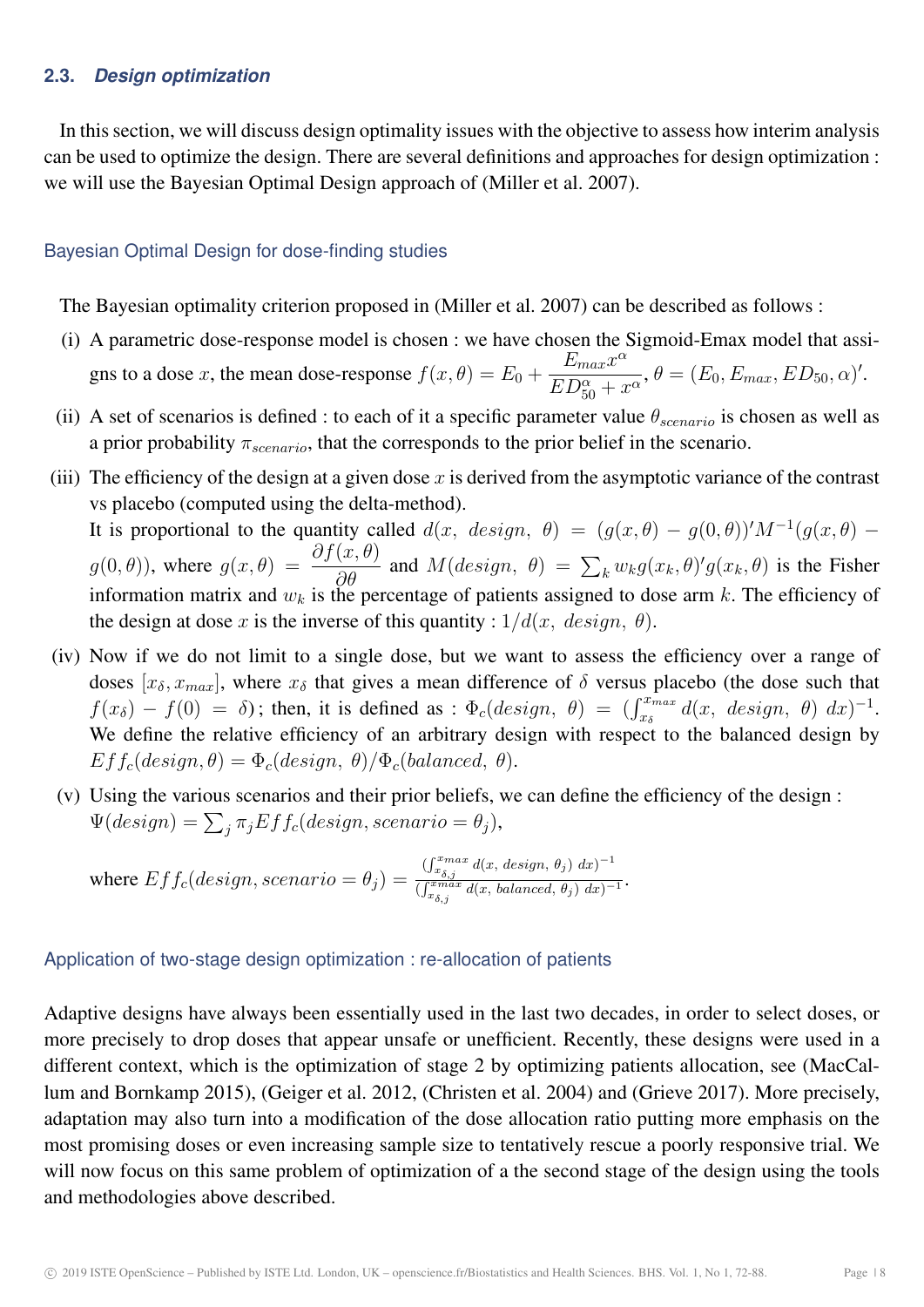# Adaptive Bayesian optimal design

In the following, we present the calculations shown in (Miller et al. 2007), but assuming, to simplify, that there is no delay between the conduct of the interim analysis and the enrollment of the patients for stage 2 (and then no enrollment during the conduct of the analysis itself). The optimization of the second stage of the design is conducted as follows.

Let  $n_i^{(1)}$  $i<sup>(1)</sup>$  be the number of patients for the dose  $d_i$  at stage 1, the first step consists in up-dating the prior beliefs,  $\pi_j$ , of the scenarios  $\theta_j$ ; to do this, it is first assumed that the responses are normally distributed, then

for each dose, the observations means  $\bar{Y}^{(1)}_0$  $\tilde{Y}_0^{(1)}, ..., \tilde{Y}_K^{(1)}$  are independent, and  $\tilde{Y}_i^{(1)} \sim N(f(x_i)),$  $\sigma^2$  $\frac{0}{n_i^{(1)}}$ ). We are i

interested in  $\bar{Y}_i^{(1)} - \bar{Y}_0^{(1)}$  $\sigma_0^{(1)}$ , the differences between observations means for each dose and placebo. These differences have a multivariate normal distribution,  $N(\mu, \sigma^2 \Sigma)$ , where  $\mu = (f(x_1) - f(x_0), ..., f(x_K)$  $f(x_0)$ ',  $i = 1, ..., K$ . Hence, the covariance matrix is :

$$
\Sigma = \begin{pmatrix}\n1/n_0^{(1)} + 1/n_1^{(1)} & 1/n_0^{(1)} & \cdots & 1/n_0^{(1)} \\
1/n_0^{(1)} & 1/n_0^{(1)} + 1/n_2^{(1)} & 1/n_0^{(1)} \\
\vdots & \ddots & \vdots \\
1/n_0^{(1)} & \cdots & 1/n_0^{(1)} + 1/n_K^{(1)}\n\end{pmatrix}
$$

Let's denote  $h_j$ , the density of this multivariate distribution for Scenario  $\theta_j$ , the updated probabilities can be calculated conforming to the following :

 $\pi_{j,updated} = \pi_j.h_j(\bar{Y}_1^{(1)} - \bar{Y}_0^{(1)}$  $\bar{Y}^{(1)}_0, ..., \bar{Y}^{(1)}_K - \bar{Y}^{(1)}_0$  $\bar{\gamma}_0^{(1)})/[\sum_{t=1}^{nb\; of\; scenarios}\pi_t.h_t(\bar{Y}_1^{(1)}-\bar{Y}_0^{(1)})]$  $\bar{Y}^{(1)}_0,...,\bar{Y}^{(1)}_K-\bar{Y}^{(1)}_0$  $_{0}^{\prime(1)}$ )], where  $\pi_j$ ,  $\pi_{j,updated}$  are respectively the prior and posterior probabilities for Scenario  $\theta_j$ .

Then optimal design for the second stage are determined in optimizing :

 $\Psi(deg) = \sum_j \pi_{j,updated} Eff_c (design, scenario = \theta_j).$ 

In concrete terms, the weights defining the design for the second stage can be optimized in two different ways :

- (i) either the final analysis includes the data of the interim analysis also, like in (Miller et al. 2007) : then the new weights are constrained by  $w_i \geq w_i^{(1)} = n_i^{(1)}$  $i^{(1)}/n_{total}$  and the number of patients to enroll in second stage is  $n_i^{(2)} = w_i n_{total} - n_i^{(1)}$ i
- (ii) or the final analysis does not mix the interim analysis data and the second stage data (like in twostage testing) then the optimization in the weights  $w_i$  is unconstrained and  $n_i^{(2)} = w_i(n_{total} - n_{total}^{(1)})$ .

# **3. Simulations**

We complemented this review of methodology by simulations illustrating the application of the methods above described. Two sets of simulations were conducted :

- (i) The first objective was to compare two-stage Dunnett testing with two-stage MCP-Mod testing. For Dunnett test we focused on the two-stage combination test, instead of the adaptive Dunnett test, to allow an easier comparison with MCP-Mod two-stage.
- (ii) The second objective was to assess the efficiency of the optimal design approach (both adaptive and non adaptive).

In those simulations, the objective is to test that there is at least one dose superior than placebo, for Dunnett's test (i.e. the local hypothesis  $H_v$  concerns the whole set of doses  $\{d_1, ..., d_K\}$ , and at least one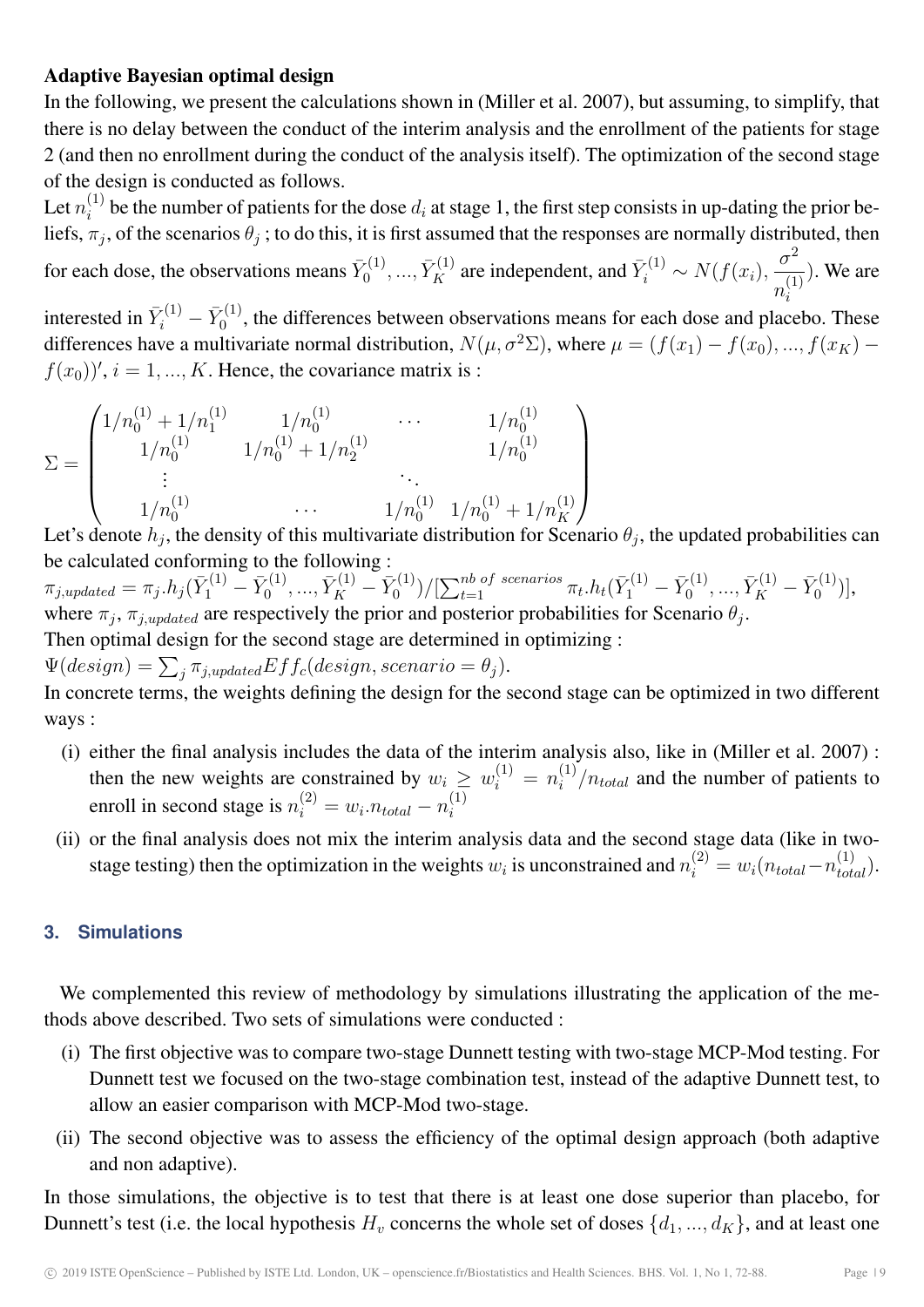model associated with a "significant" dose-response for MCP-Mod (corresponds to the MCP step)). In the simulations below the combined two-stage test is performed using the weights  $w_1 = w_2 = \sqrt{1/2}$ .

# **3.1.** *Simulation study : comparison of MCP-Mod versus Dunnett approach*

In this set of simulations, we simulated 10000 studies with the following design :

- $-$  Five Doses= $(0, 0.25, 0.5, 0.75, 1)$
- $N = 30$  patients per dose
- For all scenarios, the variability is set to  $\sigma^2 = 1$
- The doses are to be compared to placebo (Dose=0) with one sided test at level  $\alpha = 0.025$

The five following methods will be compared : Dunnett global test, MCP-Mod global test, the twostage Dunnett test and the two-stage MCP-Mod test that we propose. The power of each method will be estimated by :

 $\widehat{power} = \frac{\#successful\ studies}{\#times}$  $\frac{1}{\# studies}$ , for each scenario.

Five scenarios are considered : for all of them, the maximum effect is equal to 1, and the highest dose has always the highest effect ; they are explicited thereafter :

- Scenario 1 : linear response, mean response by dose= $(0,0.25,0.5,0.75,1)$
- Scenario 2 : linear delayed response, first 2 doses have no efficacy, then linear increase, mean response by dose= $(0,0,0,0.5,1)$
- Scenario 3 : 'flat', all doses have the same efficacy, mean response by dose= $(0,1,1,1,1)$
- Scenario 4 : 'plateau', linear start, then last 2 doses have the same efficacy, mean response by  $dose=(0.0.33,0.67,1,1)$
- Scenario 5 : 'extreme', only last dose shows efficacy, mean response by dose=(0,0,0,0,1)

For the global and the two-stage Dunnett, we used the 'asd' R package, see (Parsons 2016). For global and two-stage MCP-Mod, we used the global MCP-Mod function of the 'MCPMod' R package<sup>4</sup>, see (Bornkamp et al. 2017).

# **Results**

In Table 3.1, power is given for each test (Dunnett global test, MCP-Mod global test, two-stage Dunnett test and two-stage MCP-Mod test), estimated by the percentage of studies having a p-value  $\leq 0.05$ .

<sup>4.</sup> to compute the guesstimates (i.e. MCP-Mod assumptions), it is assumed that dose 1 reaches 90% of the maximal effect, and dose 0.25 reaches 25% of the maximal effect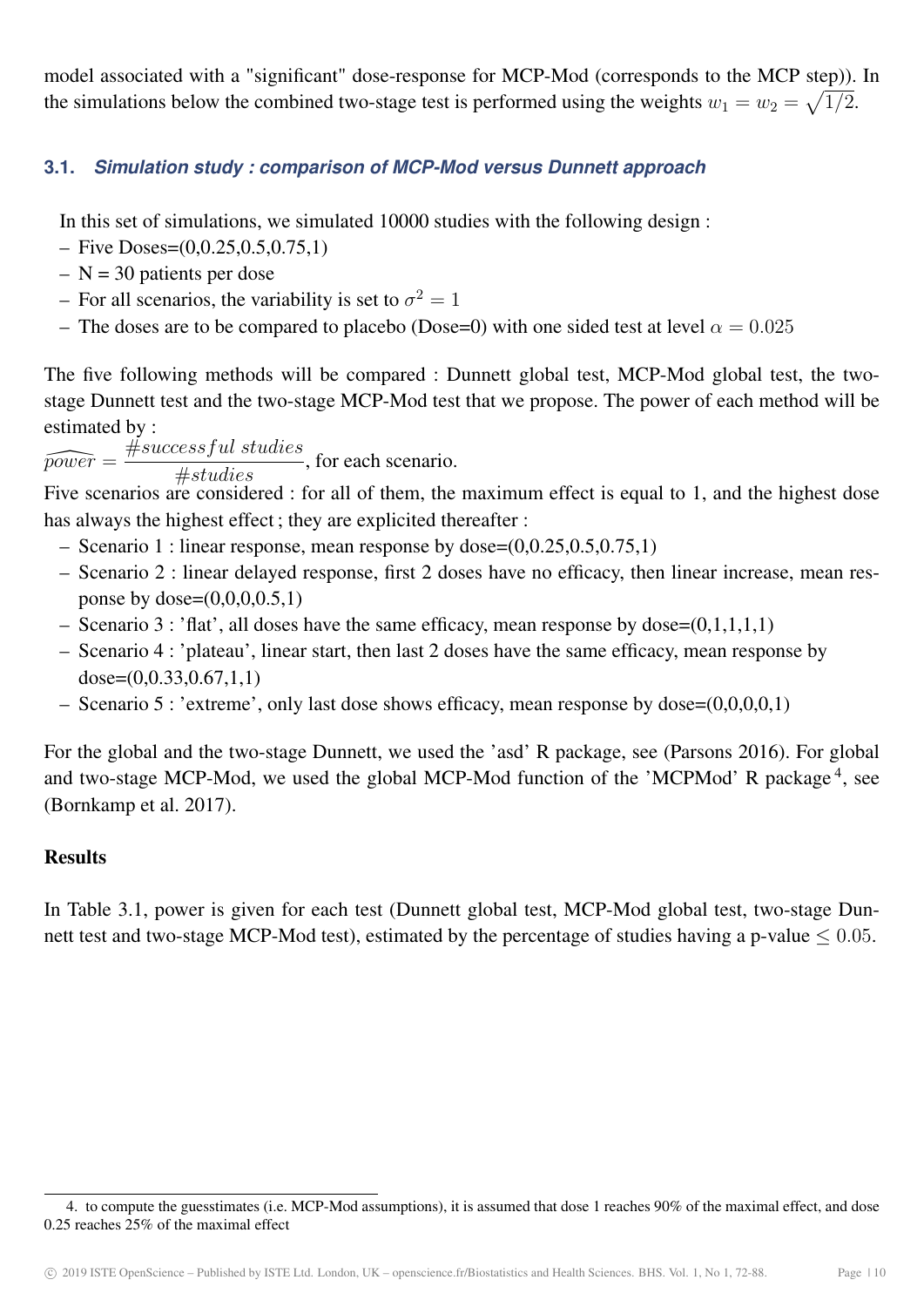|            |      | Dunnett global test   MCP-Mod global test |      | two-stage Dunnett   two-stage MCP-Mod |
|------------|------|-------------------------------------------|------|---------------------------------------|
| Scenario 1 | 0.95 | 0.99                                      | 0.93 | 0.99                                  |
| Scenario 2 | 0.92 | 0.98                                      | 0.89 | 0.98                                  |
| Scenario 3 | 0.99 |                                           | 0.99 |                                       |
| Scenario 4 | 0.98 |                                           | 0.97 |                                       |
| Scenario 5 | 0.92 | 0.90                                      | 0.87 | 0.88                                  |

**Tableau 3.1**.: Power comparison of global Dunnett, global MCP-Mod, two-stage Dunnett and two-stage MCP-Mod, for the five chosen scenarios, Scenario 1 to Scenario 5

In Table 3.2, the student test power of the highest dose versus placebo is given, for 30 patients and 75 patients per arm respectively.

|            |      | 2 arms (placebo vs high dose) : 60 patients   2 arms (placebo vs high dose) : 150 patients |  |
|------------|------|--------------------------------------------------------------------------------------------|--|
| Scenario 1 | 0.96 | 0.99                                                                                       |  |
| Scenario 2 | 0.96 | 0.99                                                                                       |  |
| Scenario 3 | 0.96 | 0.99                                                                                       |  |
| Scenario 4 | 0.96 | 0.99                                                                                       |  |
| Scenario 5 | 0.96 | 0.99                                                                                       |  |

**Tableau 3.2**.: Student test power comparison, for the five chosen scenarios, Scenario 1 to Scenario 5

We can notice from the simulations (Tables 3.1 and 3.2) that :

- The two-stage procedures are less powerful than their corresponding single testing procedures
- The MPC-Mod procedure is superior than Dunnett's procedure, both two-stage and global tests, except for Scenario 5 ; for this latter scenario this might due to the fact that this efficacy profile could not be reproduced in any of the dose-response functions we considered in MCP-Mod (Emax and logistic); to fix such a problem, one can enrich the MCP-Mod family of functions with a Sigmoid-Emax function : this is what we have done for the simulations presented in the next sections
- For a total fixed number of patients, the most powerful test is to compare the highest dose versus placebo (75 patients per group with a student test (see Table 3.2)).

Globally, we conclude that two-stage testing without any adaptation is not useful and that MCP-Mod procedure is generally superior than Dunnett's in both single stage and two-stage versions.

# **3.2.** *Optimal Bayesian design simulations*

We will now assess, through simulations, how Bayesian optimal designs can improve the performance of the methods presented, in particular to which extent optimal patients re-allocation can improve the performance of the two-stage testing procedures.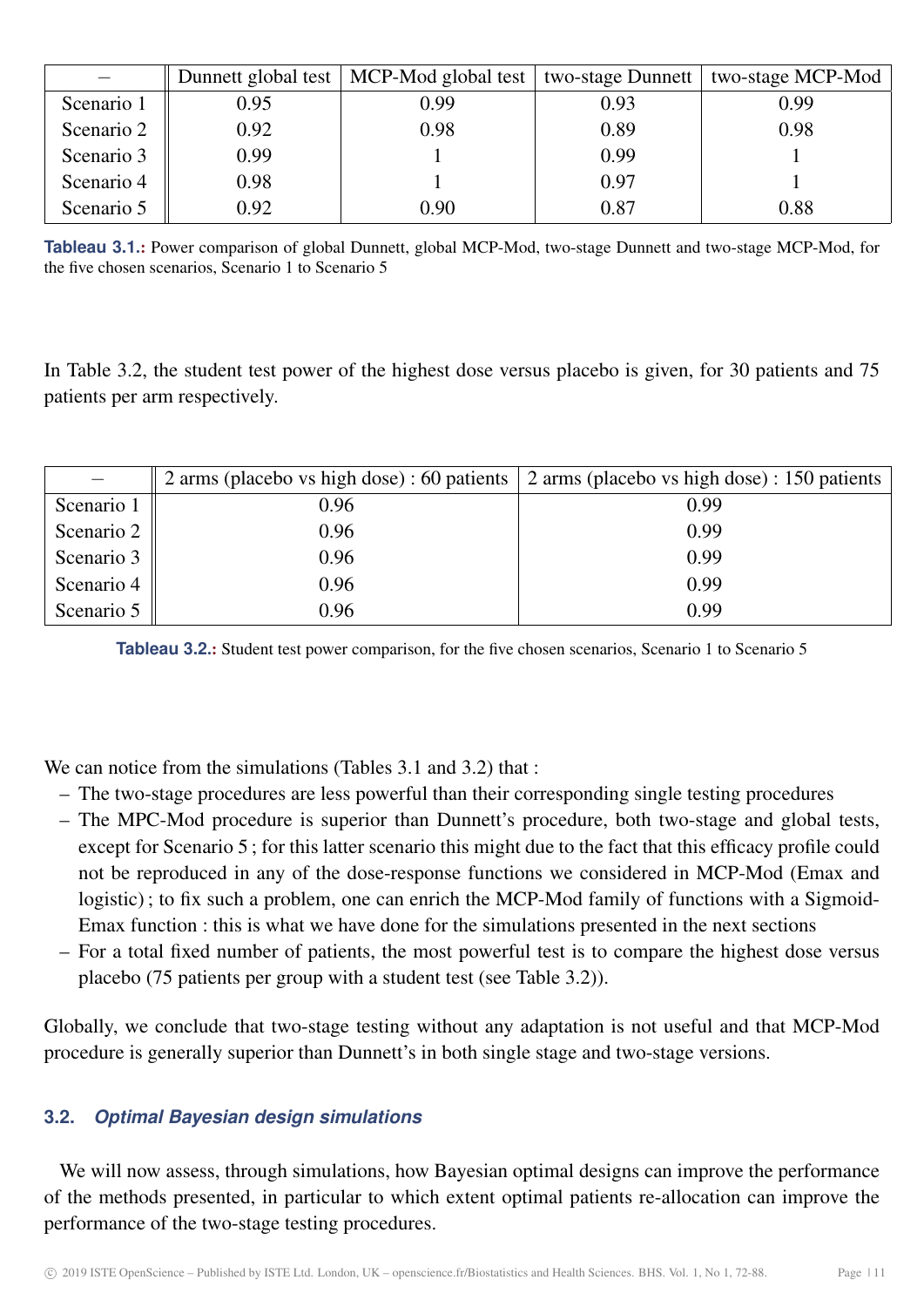# Simulated Design

We simulated 1000 studies with the following design :

- $-$  Five Doses= $(0, 0.25, 0.5, 0.75, 1)$
- $N = 16$  patients per dose
- For all scenarios, the variability is set to  $\sigma^2 = 1$
- The doses are to be compared to placebo (Dose=0) with one sided test at level  $\alpha = 0.025$

For comparison purpose, we also simulated 1000 studies with a total of 80 patients, with the patients allocation weights derived from optimal design computation.

# Simulated Scenarios

We simulated seven scenarios :

- Scenario 1 : linear response, mean response by dose= $(0,0.25,0.5,0.75,1)$
- Scenario 2 : linear delayed response, first 2 doses have no efficacy, then linear increase, mean response by dose= $(0,0,0,0.5,1)$
- Scenario 3 : 'flat', all doses have the same efficacy, mean response by dose= $(0,1,1,1,1)$
- Scenario 4 : 'plateau', linear start, then last 2 doses have the same efficacy, mean response by dose=(0,0.33,0.67,1,1)
- Scenario 5 : 'extreme', only last dose shows efficacy, mean response by dose=(0,0,0,0,1)
- Scenario 6 : 'Exponential type', slow efficacy then fast efficacy for high doses, mean response by dose=(0,0.02,0.08,0.25,1)
- Scenario 7 : 'Emax type', fast efficacy then progressive plateau, mean response by dose=(0,0.4,0.70,0.95,1)

These scenarios are graphically presented in Figure 1. In this figure, Scenario i is denoted by  $Si, 1 \le i \le$ 7.



**Figure 1**.: Graphical representation of the seven chosen scenarios, Scenario 1 to Scenario 7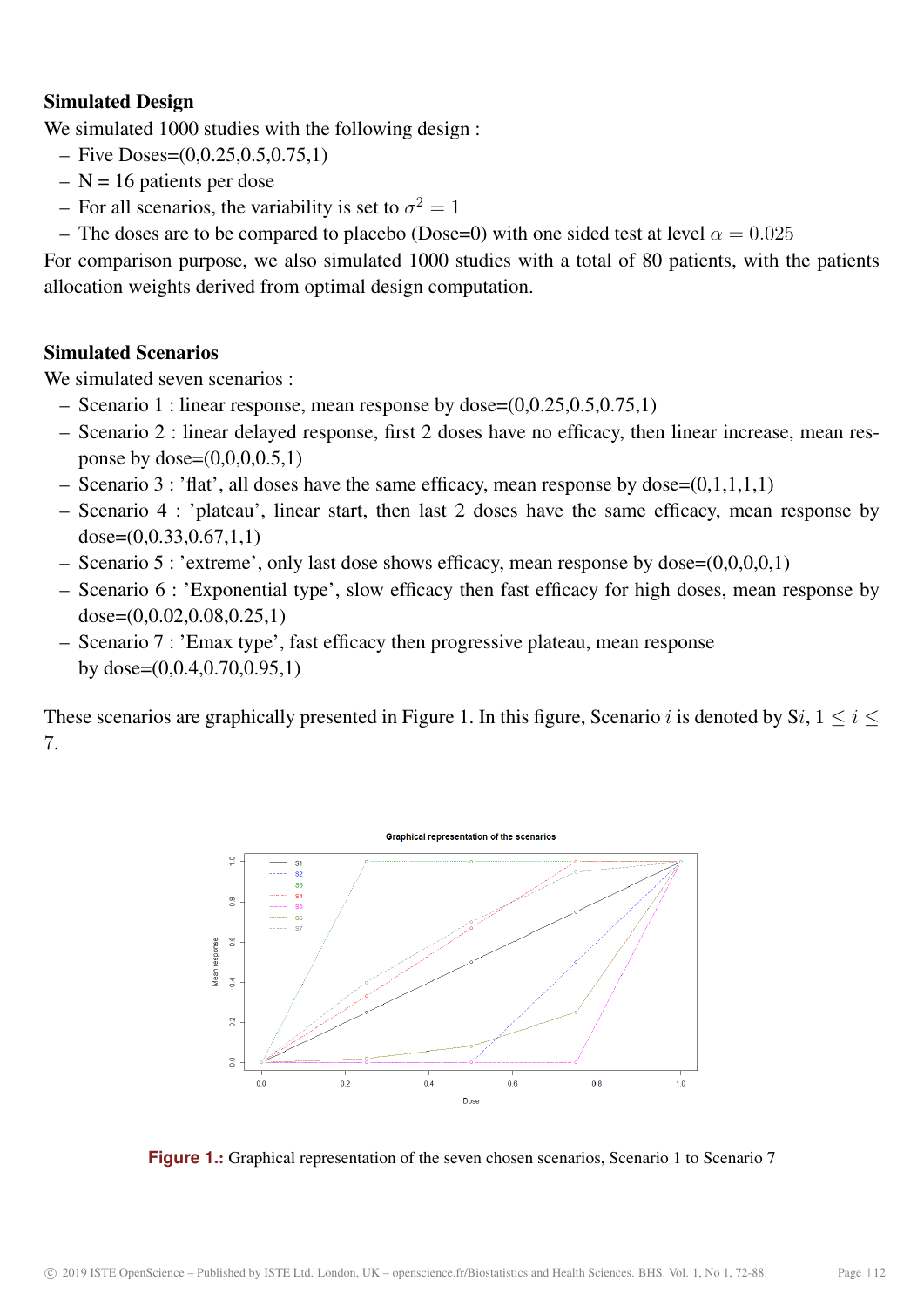# Optimal Design computation

Table 3.3 summarizes the five chosen scenarios for the Sigmoid-Emax model, followed by their corresponding dose-response curves (Figure 2), that were used to compute the optimal design :

| name         | parameter                                             | prior proba  |
|--------------|-------------------------------------------------------|--------------|
| Primary      | $E_0 = 0, E_{max} = 1.25, ED_{50} = 0.25, \alpha = 1$ | $\pi = 0.40$ |
| Quasi-linear | $E_0 = 0, E_{max} = 48, ED_{50} = 48, \alpha = 1$     | $\pi = 0.15$ |
| Plateau      | $E_0 = 0, E_{max} = 1, ED_{50} = 0.015, \alpha = 1$   | $\pi = 0.15$ |
| Sigmoid-1    | $E_0 = 0, E_{max} = 1.45, ED_{50} = 0.9, \alpha = 8$  | $\pi = 0.15$ |
| Sigmoid-2    | $E_0 = 0, E_{max} = 1, ED_{50} = 0.45, \alpha = 5$    | $\pi = 0.15$ |

**Tableau 3.3**.: Sigmoid-Emax parameter values, for the five chosen scenarios



**Figure 2**.: Dose-response curves for the five chosen scenarios, based on Sigmoid-Emax model

**Computational aspects** To compute the optimal design, the  $\delta$  value (the lowest difference of interest versus placebo) was set to 0.5 and we used 'optim' function in R for the optimization part and we added a constraint : exclude the possibility of having no patients in stage 2 for a given dose. Concerning MCP-Mod, Sigmoid-Emax family was added to the set of candidate dose-response functions and to compute the guesstimates (i.e. MCP-Mod assumptions), it was assumed that 1 mg reaches 90% of maximal effect, and 0.25 mg reaches 25% of maximal effect.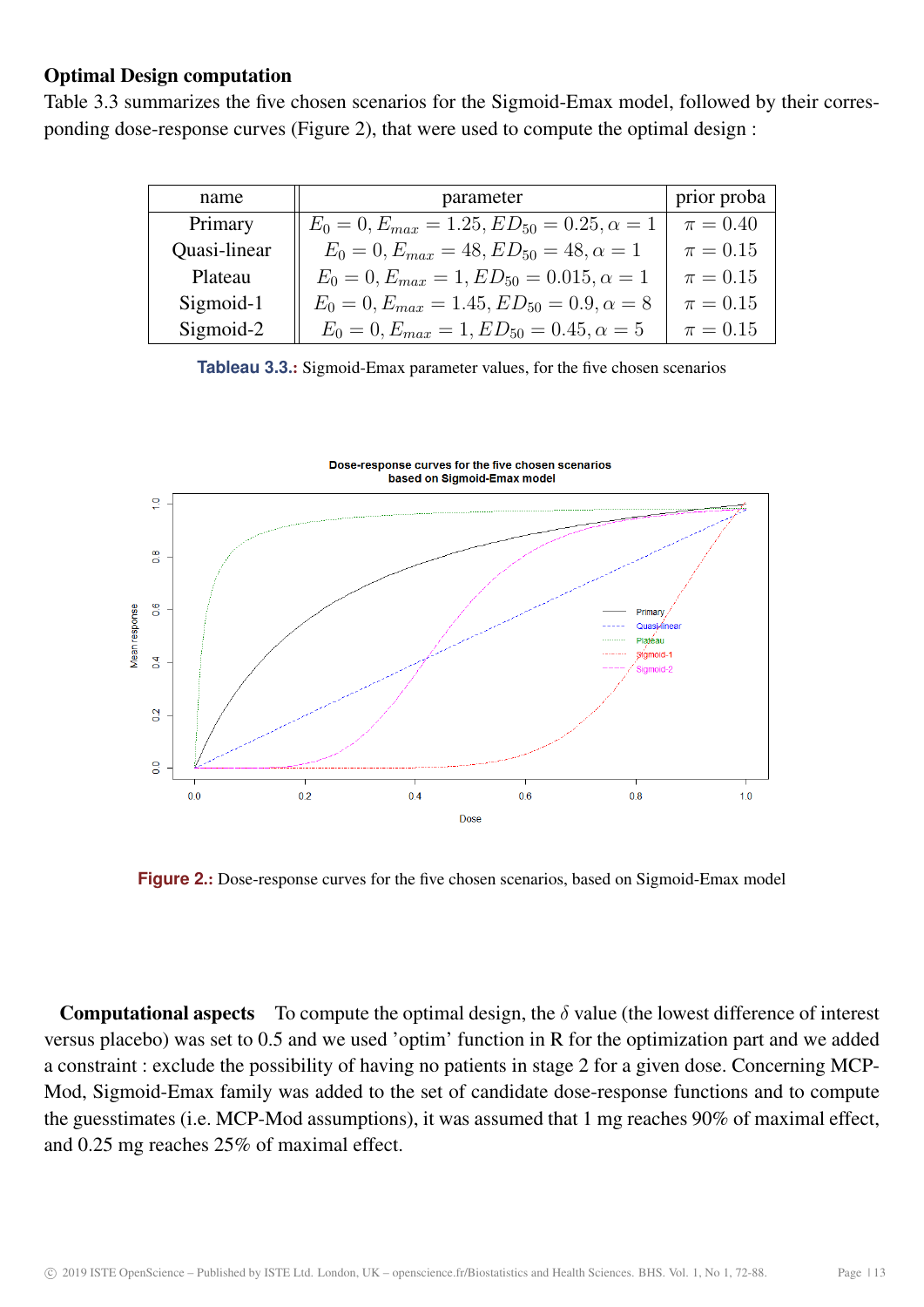# **Results**

Table 3.4 shows the power of Dunnett global test, MCP-Mod global test, two-stage Dunnett test, and two-stage MCP-Mod test, based on the 7 scenarios described above, with 1000 studies simulated for each scenario, in the following three design versions :

- balanced design
- optimal design : the optimal weighs obtained were :  $w* = (0.308, 0.156, 0.299, 0.073, 0.163)'$
- two-stage optimal design :  $40 + 40$  patients; the design of the first part is the optimal design based on prior beliefs (like above) and the design of the second part is based on the updated beliefs following the interim analysis

|              | Dunnett global test | MCP-Mod global test | two-stage Dunnett        | two-stage MCP-Mod        |
|--------------|---------------------|---------------------|--------------------------|--------------------------|
| Scenario 1 : | 0.71                | 0.84                |                          |                          |
| balance      |                     |                     |                          |                          |
| Scenario 1:  | 0.78                | 0.88                | 0.67                     | 0.82                     |
| optimal      |                     |                     |                          |                          |
| Scenario 2:  | 0.65                | 0.81                | $\overline{\phantom{0}}$ | $\overline{\phantom{a}}$ |
| balance      |                     |                     |                          |                          |
| Scenario 2:  | 0.72                | 0.77                | 0.38                     | 0.62                     |
| optimal      |                     |                     |                          |                          |
| Scenario 3 : | 0.91                | 0.90                | $\overline{\phantom{a}}$ | $\overline{\phantom{a}}$ |
| balance      |                     |                     |                          |                          |
| Scenario 3 : | 0.95                | 0.97                | 0.96                     | 0.97                     |
| optimal      |                     |                     |                          |                          |
| Scenario 4:  | 0.81                | 0.91                | $\overline{a}$           | $\overline{a}$           |
| balance      |                     |                     |                          |                          |
| Scenario 4:  | 0.83                | 0.91                | 0.80                     | 0.92                     |
| optimal      |                     |                     |                          |                          |
| Scenario 5 : | 0.66                | 0.62                |                          |                          |
| balance      |                     |                     |                          |                          |
| Scenario 5 : | 0.69                | 0.63                | 0.32                     | 0.33                     |
| optimal      |                     |                     |                          |                          |
| Scenario 6:  | 0.77                | 0.90                | $\blacksquare$           | $\blacksquare$           |
| balance      |                     |                     |                          |                          |
| Scenario 6 : | 0.78                | 0.90                | 0.73                     | 0.88                     |
| optimal      |                     |                     |                          |                          |
| Scenario 7:  | 0.74                | 0.91                | $\overline{\phantom{0}}$ | $\blacksquare$           |
| balance      |                     |                     |                          |                          |
| Scenario 7:  | 0.73                | 0.82                | 0.51                     | 0.78                     |
| optimal      |                     |                     |                          |                          |

**Tableau 3.4**.: Power comparison of global Dunnett, global MCP-Mod, two-stage Dunnett and two-stage MCP-Mod, for the seven chosen scenarios, Scenario 1 to Scenario 7, three design versions : balanced, optimal and two-stage optimal designs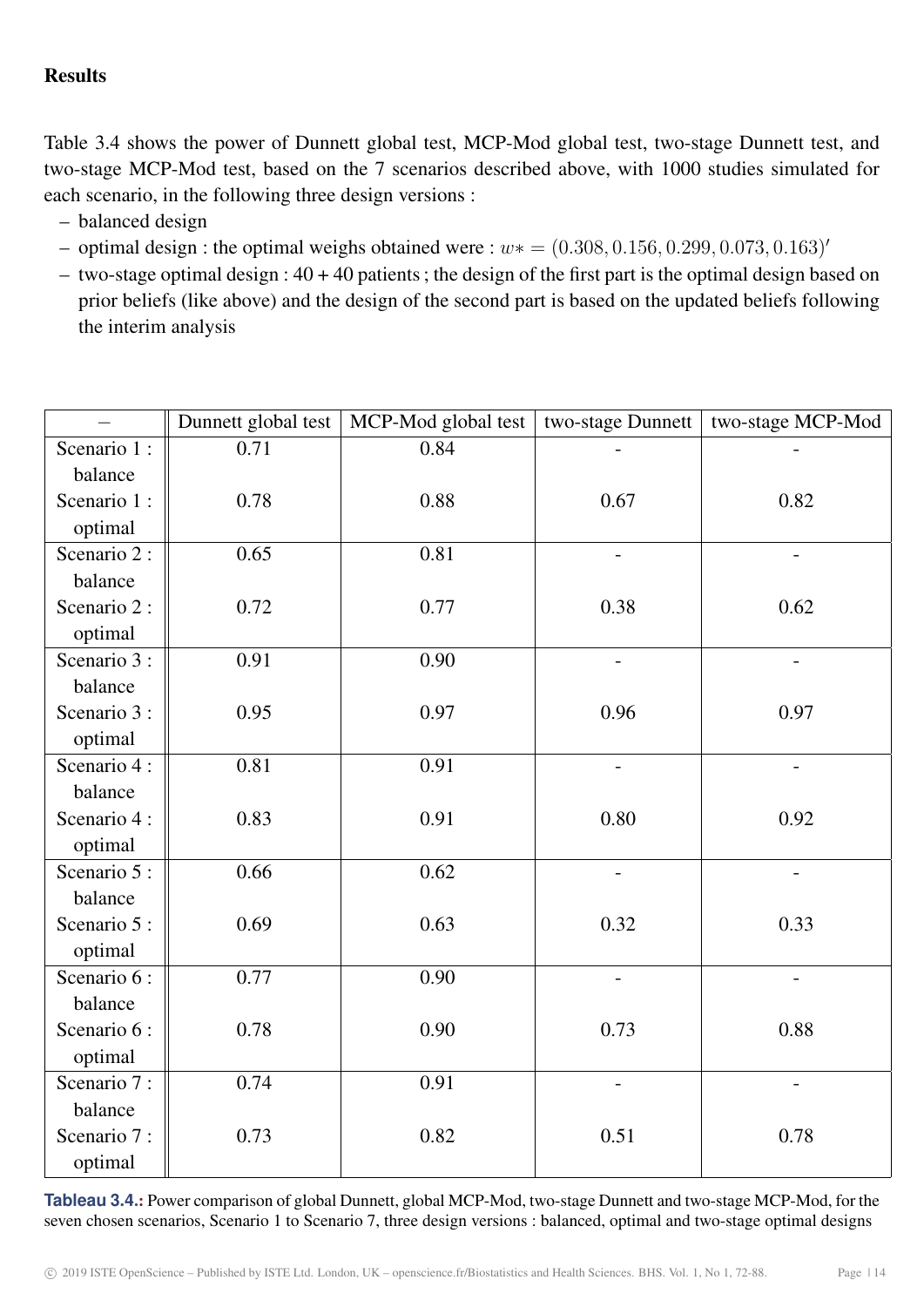In general, as we have noticed in the previous simulations, MCP-Mod is superior than Dunnett : this was almost always true for the balanced design ; the two only exceptions were Scenario 3 and Scenario 5 which correspond to scenarios with lack of clear dose-response relationship (Scenario 3 : all doses are equally efficient, Scenario 5 : only last dose is efficient) ; this superiority of MPC-Mod over Dunnett applies for both balanced and optimal design.

The optimal design is superior to the balanced design in almost all cases, except for scenario 7 for both Dunnett MCP-Mod and for the second scenario, for MCP-Mod only.

Two-stage designs are generally inferior to the optimal design except for Scenario 3 and Scenario 4 for which the two-stage is slightly superior to the optimal design. For all other scenarios, the two-stage is inferior to the optimal design (two-stage is particularly bad for Scenario 2 and Scenario 5, cases when the optimal design does not perform well either) ; in fact when the performance of the optimal design is poor, the two-stage design does not correct enough. Bad performance of the two-stage design is possibly due to the weight of stage 2 in the global test : it may be too small and the possibility to take  $w_2 > w_1$  in the combination test should be considered. Also the weight of primary guess ( $\pi = 0.40$ ) in the computation of the optimal design could be too strong, and cannot be compensated by the evidence brought by 40 additional patients : maybe it could be worth considering equal weights in scenario to compute Bayesian efficiency. Also another possibility for improvement, for the two-stage MCP-Mod, that is worth considering for future research could be to modify the guesstimates (based on the interim analysis) when performing the second MCP-Mod analysis.

# **4. Discussion**

In this paper we have reviewed various approaches for the design and analysis of adaptive dose-finding trials. Even though the placebo controlled, parallel group, fixed design is still a standard for the dosefinding studies, adaptive designs are more and more used. For the sponsor, design adaptation could be necessary, for ethical reasons for instance, or could be governed by the objective to gain knowledge at first step.

Our paper is mostly focused on the two-stage testing procedure, see (Bauer and Kieser 1999), that we applied to various methods of analysis of dose-finding trials : the traditional multiple testing approaches (those based on ANOVA and multiple testing), with a focus on Dunnett method, but also more recent "model-based" approaches in particular the MCP-Mod approach (Bretz et al. 2005).

We have also discussed the application of the two-stage design optimization in order to re-design stage 2, e.g. dose allocation ratio, choice of doses and/or sample size.

We conducted simulation studies in order to extensively assess some of the approaches proposed in the literature, as well as a new application of the two-stage combination test to the MCP-Mod procedure, that we proposed. Our simulation results showed that globally, MCP-Mod is better than Dunnett in terms of